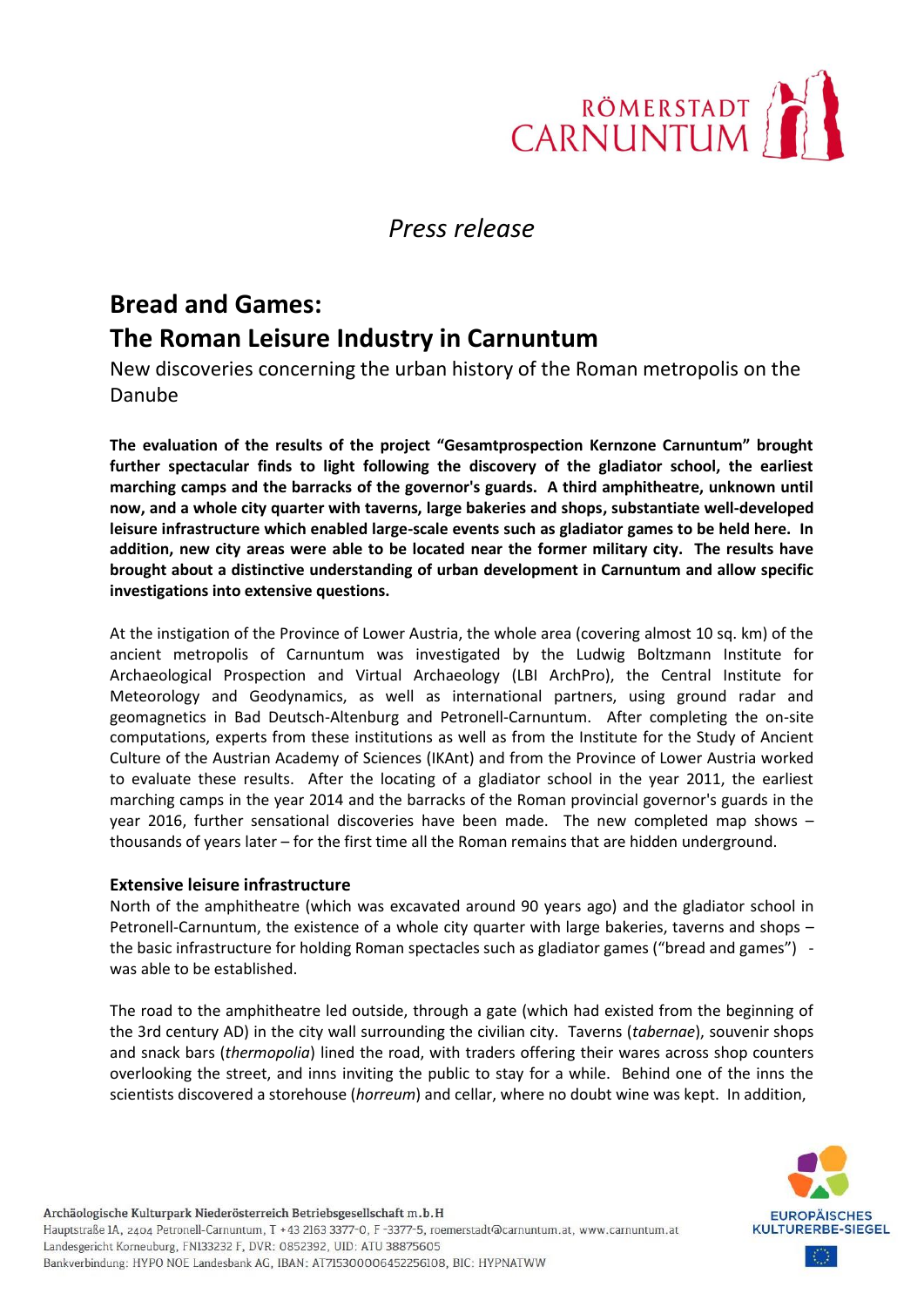the remains of a large oven were found, where bread was probably baked for the spectators (up to 13,000) in the amphitheatre. A building complex with numerous bread ovens (excavated in the year 2009 near today's driveway to Carnuntum's car park) would have had the same function.

#### **Unknown third amphitheatre – until now**

Historically even more of a sensation is the finding of an amphitheatre, the existence of which was completely unknown until now. It was situated beneath the later city wall, only 400 metres north of the stone amphitheatre visible today (which dates from the 2nd century AD). Apart from the amphitheatre east of the military camp in Bad Deutsch-Altenburg, this is no doubt the earliest clearly identified leisure area of the Roman city of Carnuntum.

It has been proven that the inner *cavea*-wall and the foundations of the gates were built of stone, with presumably a wooden building rising up behind the wall. Up to now very few purely wooden amphitheatres from such early times are known, e.g. in Kuenzing (Bavaria) or Londinium (Great Britain). This amphitheatre was situated at the crossroads of the two most important routes in Carnuntum: the Limes Road (*decumanus*) to the west and the route to Rome (*cardo*) beside a possibly older temple to Silvanus and the *Quadriviae* (Roman minor deities said to protect those making journeys).

Thus a further chapter can be added to ancient Carnuntum's early history, showing the creation of the necessary infrastructure fundamental to Roman rule, at the same time as the establishment of Roman lifestyle.

#### **New city quarter near the** *canabae*

To the west of the military camp in Bad Deutsch-Altenburg, north of the Limes Road, a city quarter in the *canabae* which was until now unknown has been identified. It was completely rebuilt in the course of urban development from the 1st to the 3rd centuries AD. Further investigations must be carried out here in order to demonstrate more precisely the historical sequence of urban development.

Without intruding into the ground, the completion of the project with later evaluation of the data has added further exciting chapters to Carnuntum's history. In particular it is not yet possible to envisage in the years to come the importance of the results obtained for follow-up scientific projects in Carnuntum, for land use and regional development planning as well as the economic and tourism consequences. In future, archaeology in Carnuntum will continue with field excavations, but these prospection results mean that specific questions can now also be efficiently and economically investigated.

**Landesrätin Dr.in Petra Bohuslav** on the importance and consequences of the scientific investigations: "*The complete prospection of Carnuntum has brought sensational results concerning everyday life in ancient Carnuntum. This is connected with significant scientific and economic advantages: on the one hand, the new complete city map of Roman Carnuntum's remains is an outstanding basis for virtual reconstructions and future archaeological research. On the other hand, the results will also be processed for visitors and thus bring even more international tourists to Carnuntum. Its importance as a cultural tourism magnet for the whole region will therefore increase."*